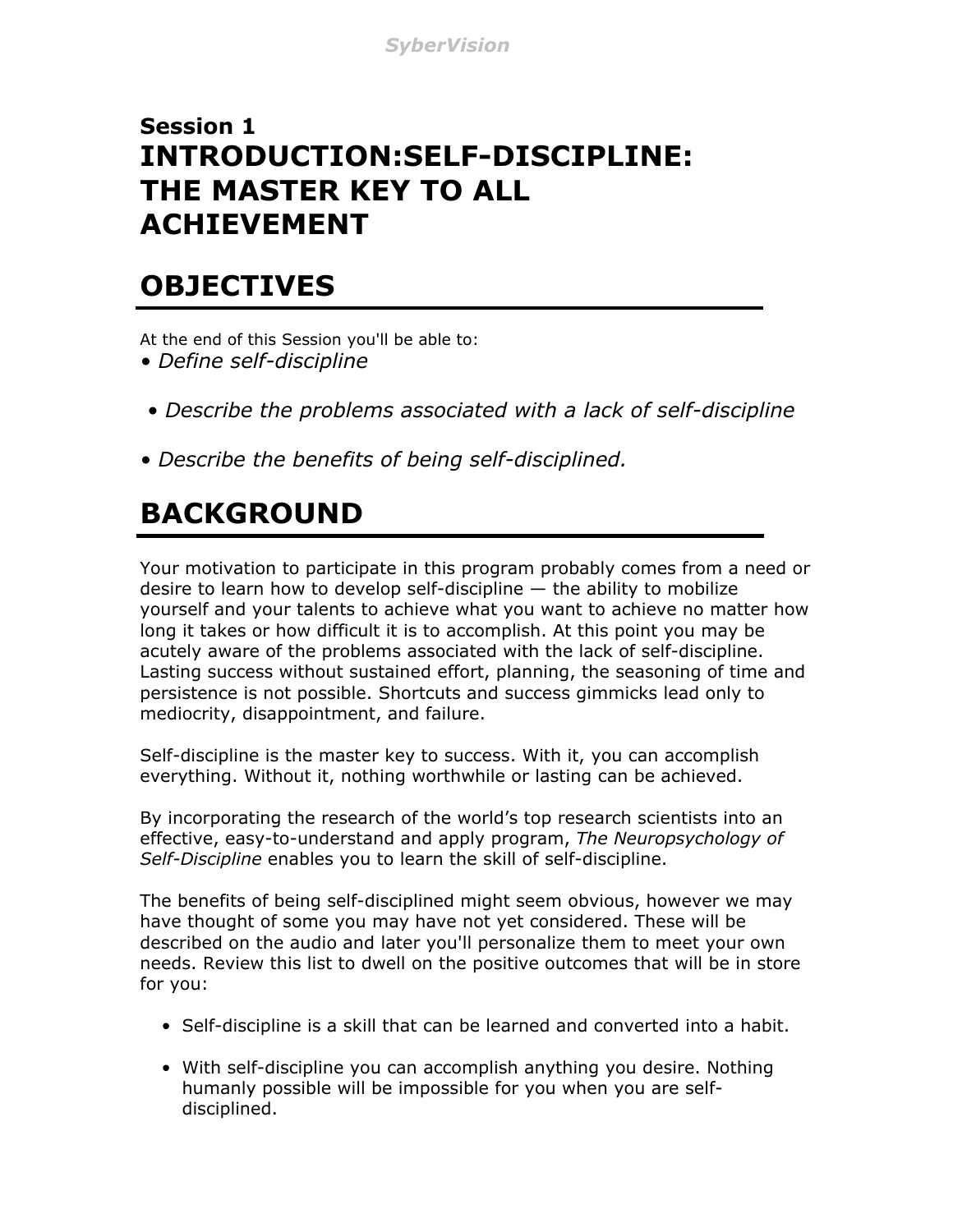- *•* Self-discipline will increase your self-confidence and empower you with determination, intestinal fortitude, and strength.
- *•* Self-discipline will give you a new passion for life. You'll become more energetic and have more of a drive to achieve.
- *•* Self-discipline will make you sought after as a leader a role model for others to emulate and respect.
- *•* Self-discipline will sharpen and refine your thinking and analytical abilities.
- *•* Self-discipline will magnify your creativity. When your limitations are eliminated, innumerable possibilities and ideas continually flood your imagination.

This list of benefits must excite your thinking as to what you'll achieve in this program! Now, proceed to the Practice and follow the instructions there.

### **PRACTICE**

- 1. Re-read the objectives for this Session.
- 2. Listen to the Session 1 narration, "Self-Discipline: Your Master Key to Achievement.
- 3. After you have listened to the Session, use the space provided to write a brief description what self-discipline means to you.

4. In your own words write a brief statement of the problems associated with the lack of self-discipline.

5. Now for the good part! Write five benefits of you'll derive form developing self-discipline.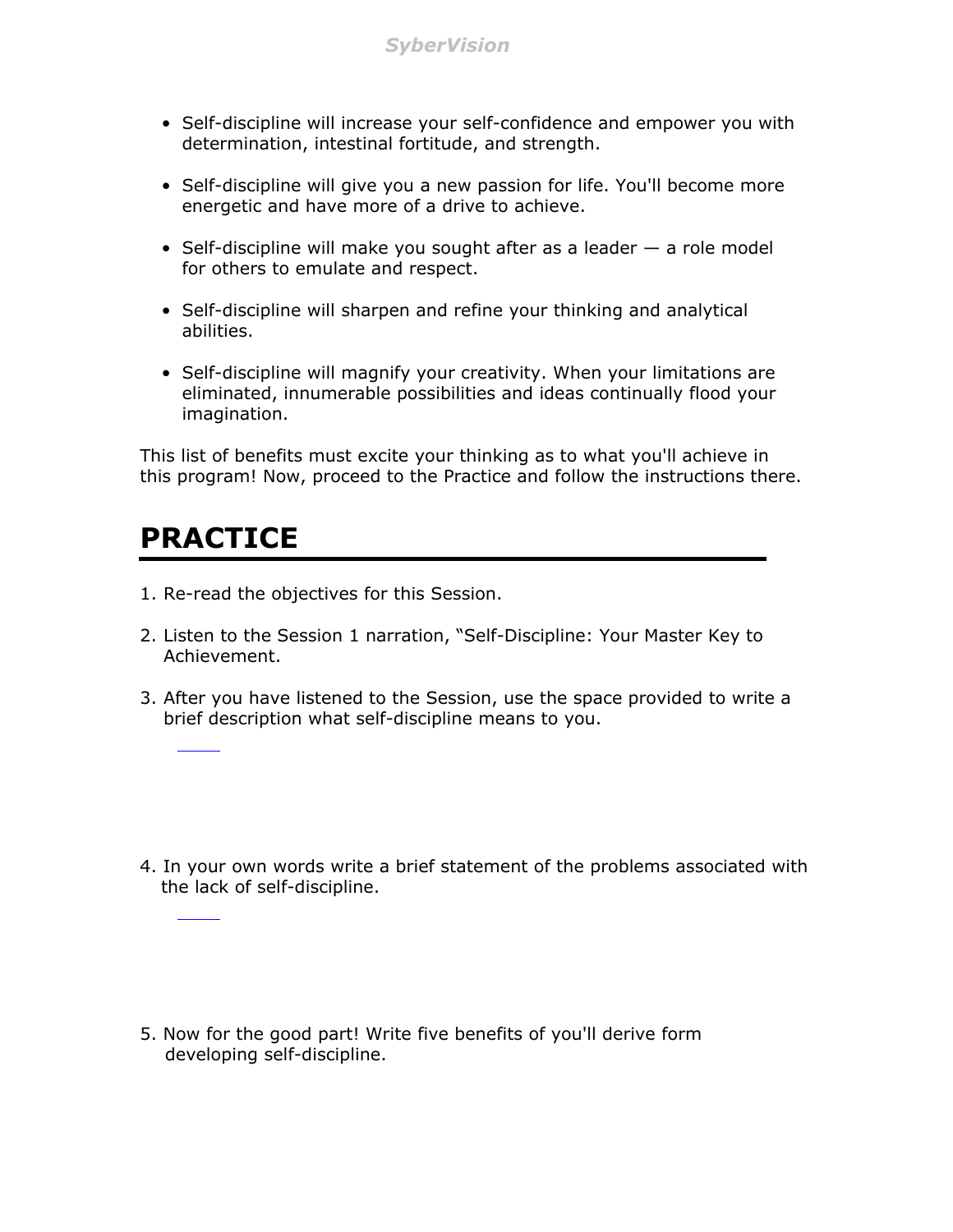*SyberVision*

| $1.$ ___                      |  |
|-------------------------------|--|
| 2. $\qquad$                   |  |
|                               |  |
| $4. \quad \underline{\qquad}$ |  |
|                               |  |

### **POINTS TO REMEMBER**

Talent, education, and intelligence are not the sole keys to success.

Self-discipline is a skill that can be learned.

Excellence takes time

Self-discipline unlocks your innate power to achieve.

## **PROGRESS CHECK**

1. Write a brief statement about the most significant problem you are now experiencing due to a lack of self-discipline.

- 2. Describe the least self-disciplined person you know and analyze his/her lack of success.
- 3. Now, list some of the benefits you'll experience when you develop selfdiscipline.